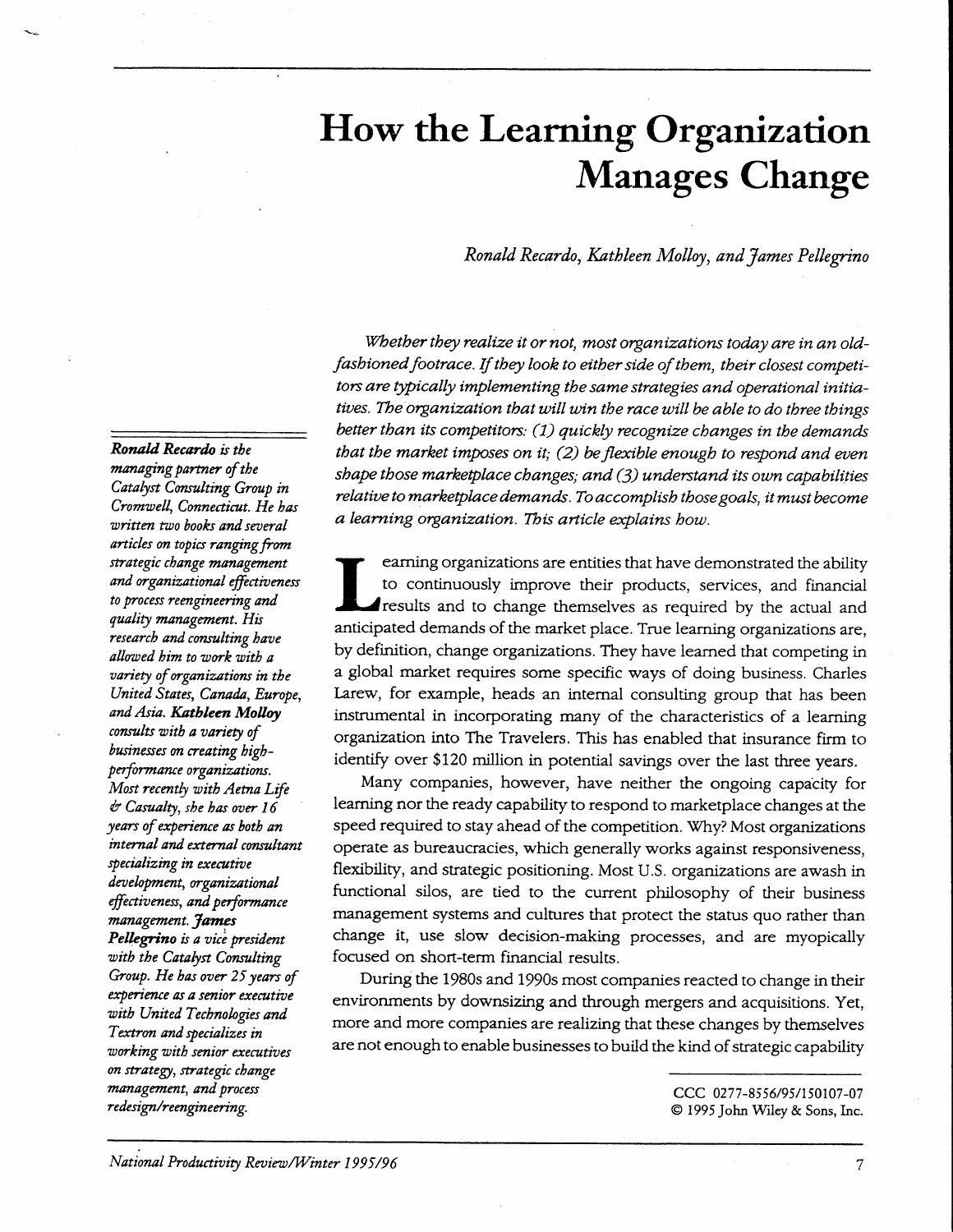they need to stay competitive. Organizational change strategies are needed to consciously transform the bureaucratic characteristics we have grown to grudgingly accept to ones that enlarge an organization's capaciry for ongoing transformation and generate the strategic capabiliry to compete in the global marketplace. Organizations that are committed to implementing change need to follow the seven steps discussed below.

t t

\

1. Thoroughly understand your external environment, which includes markets, customers, competitors, suppliers, and macroeconomic trends. Learning organizations are continually repositioning themselves by finding new markets and looking for ways to acquire, satisfy, and keep their customers. They do this by benchmarking and incorporating world-class concepts, collecting data from employees, suppliers, customers, and competitors, and conducting market and economic analysis. Steve Roehrich, vice president of qualiry and business improvement for Johnson & Johnson, credits the assimilation of these best practices for optimizing J&J's growth, profitability, sustainability, and market leadership.

The capability to scan and process data from the wider environment is essential to organizational leaming. Competitive analysis, for example, can enable the organization to create a new identity in the marketplace and help organizational members put their day-to-daywork in perspective with their competition and with the demands of current and potential customers. These organizations are able to "create the future" by creating new markets rather than by merely satisfying existing customers. CNN is an excellent example of a business that redetined news reporting by creating a whole new audience and standard of performance for television news.

John Springer is president and CEO of Connecticut Health Systems (CHS) which consists of Veterans Memorial Medical Center, Newington Children's Hospital, and Hanford Hospital. Springer has used data regarding environmental trends to orchestrate mergers and acquisitions in response to changes in the volatile health care industry. He believes that "health care in the future will be a network that is conservatively financed with an integrated delivery system of hospitals, doctors, and patients." Having that vision of the future and the datz to make it happen is enabling Springer to position CHS as a maior regional competitor.

2. Create and communicate a vision that espouses the values of a learning organization. Organizational change requires strong leadership, starting with the creation of a vision that engenders purpose, interest, and excitement. Unless that vision embodies flexibility and openness to new ideas, methods, and styles, the stage cannot be set for a changeoriented environment.

Managing change is about acknowledging the paradoxes and diversity of organizational life, understanding them in the context of the marketplace, and focusing the strength of those paradoxes on meeting the company's mission and vision. Having a clearly articulated vision helps

Competitive analysis can enable the organization to create a new identity in the marketplace.

ħ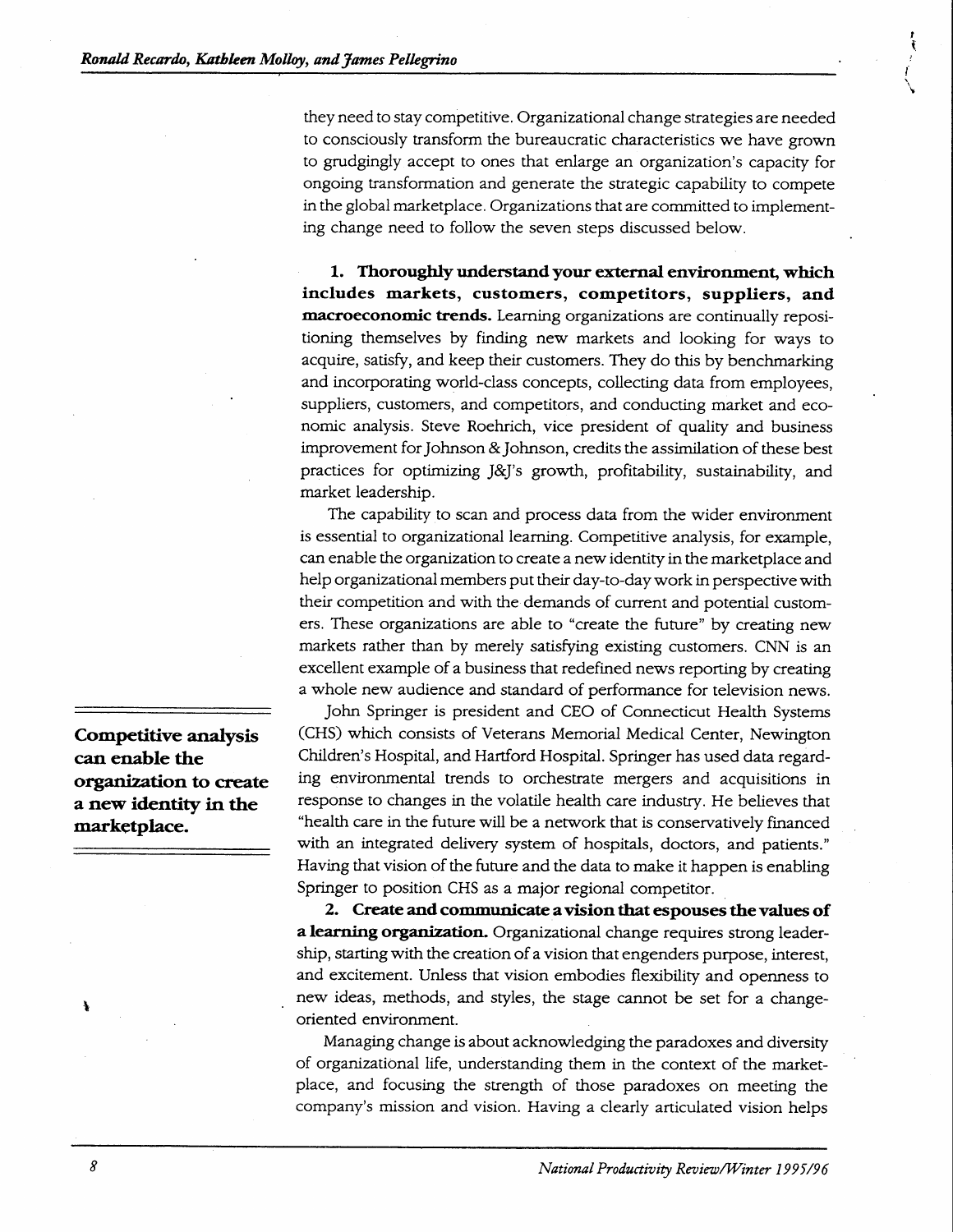people work through the messiness, and even the chaos that apparently conflicting concepts, data, and activities can engender.

Marvin Tancer, the executive director of finance and administration for Berlex Biosciences, the U.S. pharmaceutical arm of Schering A.G., credits the development of a vision with the successful reengineering of his firm's finance group. Tancer collected data via benchmarking and a customer assessment to develop a vision. In this way, finance became line management's partner, providing subject matter expertise to help executives develop and not just execute strategy and create products/services (e.g. , management reports) that meet customers' expectations. Tancer asserts that "management's primary focus in leading change is to create the vision, communicate expectations, and get employees to think beyond the box."

3. Align and integrate the organization's architecture to closely support the strategy. Building an organization's capability typically requires more than just rightsizing, introducing new technology, or reengineering business processes. It requires a customer-focused strategy that is closely supported by all elements of an organization's architecture. Regardless of size or complexity, all organizations have the following elements:

- Strategy: The vision, mission, business strategy, and measurable objectives.
- Structure: Unit boundaries, work processes, reporting relationships, and the w^y jobs are designed.
- ' Business systems: The administrative policies and procedures that shape behavior, including human resources, administrative control, and communication systems.
- Infrastructure: The physical layout of offices and production facilities.
- · Information technology: Software, data, and hardware (personal computers, mainframes, etc.) that are used.
- ' Organizational capability: The core competency of the organization (e.9., are you engineering- or sales-driven?).
- Individual capability: The competencies (e.g., knowledge, skills, and abilities) found in each employee group.
- Culture: The shared beliefs, values, and assumptions that guide the way an organization does business.

Alfred Austin, head of Aetna Life & Casualty's claim organization, used these alignment concepts while leading Aetna's Personal Auto Business through a drastic downsizing (more than 64 percent) that cut costs and repositioned the auto business in the most lucrative markets. Austin, along with Robert Restreppo, vice president of Aetna Homeowner's business, have partnered to shift the architecture of those businesses from bureaucratic and rules-driven to a customer-driven environment that heavily

Building an organization's capability requires a customer-focused strategy.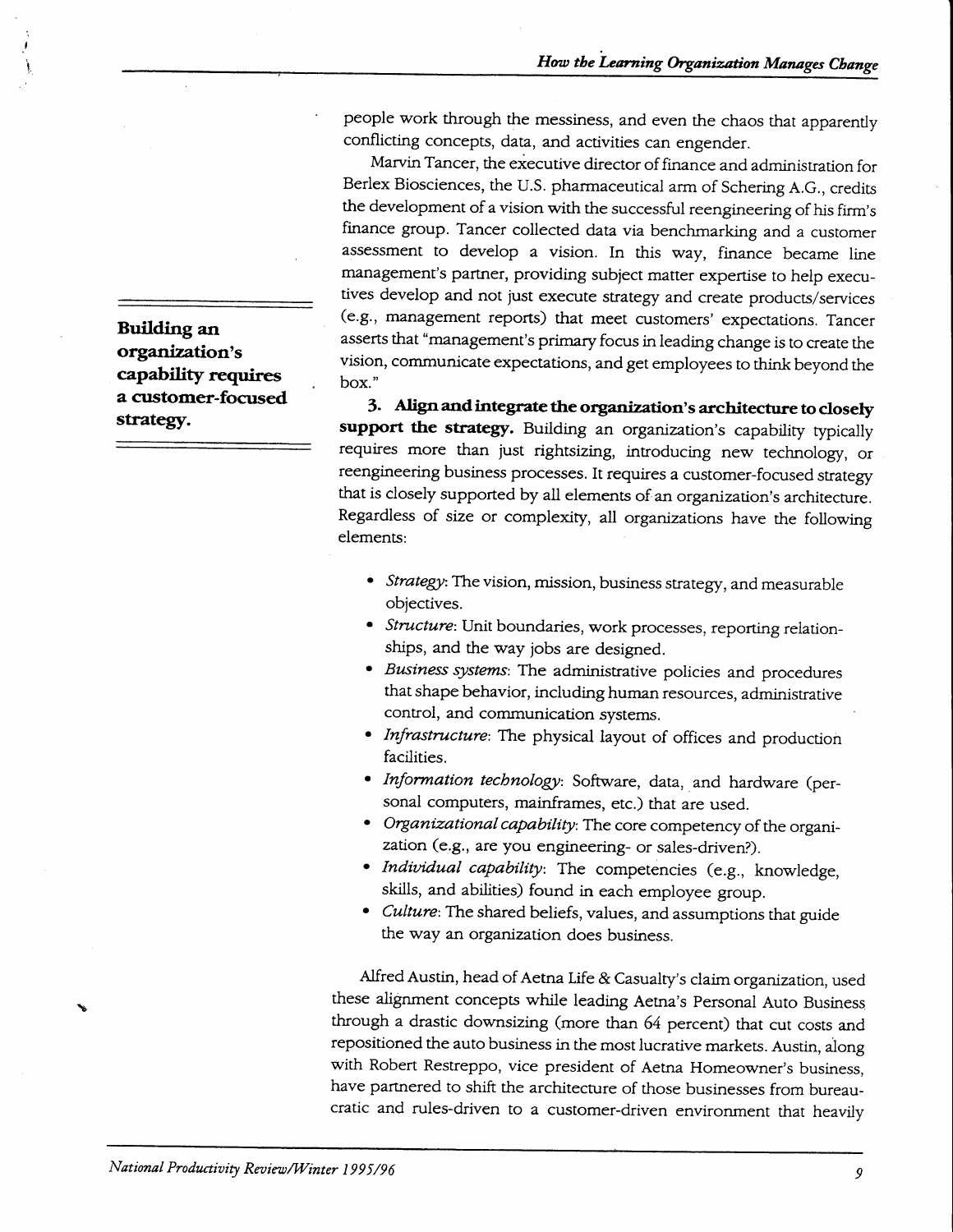utilizes teams of empioyees. In an effort to save the auto business, Austin completely reengineered its business processes. Operating costs were reduced by over 50 percent and profits have doubled in the last three years.

**In the contract of the contract of the contract of the contract of the contract of the contract of the contract of the contract of the contract of the contract of the contract of the contract of the contract of the contra**  $\ddot{\phantom{1}}$ t  $\left(\begin{smallmatrix} \cdot & \cdot \end{smallmatrix}\right)$ 

Effective change management requires identifying gaps between the existing elements of architecture and the business strategy. Paul Allaire, CEO of Xerox, integrated the concepts of the leaming organization into his vision for the company. He envisioned Xerox as a company that would be highly responsive to change, capable of leaming and applying new knowledge, and providing the right environment for innovation. Allaire recognized that creating orgarizational capabitity requires a complete "systemic makeover" of each element of architecture to ensure that people work in entirely different contexts and relationships than they have had in the past. .

Perhaps the most critical area to focus on is gaps between the human resource systems and the strategy. An organization's human resource systems (employee selection, performance management, reward and recognition, succession planning, management development) have a significant impact on shaping employee behavior and performance. Therefore, it is essential that these systems be modified accordingly.

Robert Prohaska, vice president of management development and training has been instrumental in helping the Shawmut National Corporation assimilate a number of strategic initiatives. Through a number of acquisitions during the last decade, the orgarization has grown from being a bank with \$2 billion in assets to one with over \$30 billion. Prohaska believes that training was instrumental in integrating several diverse cultures, empowering employees, and bridging skill gaps.

4. Create a culture that closely supports the business strategy. A common oversight of most organizations is a failure to realize that culture has a direct impact on the bottom line and that culture can be modified over time to more closely support the strategy. Many world-class companies, such as DuPont, consciously focus on creating and maintaining a culture that promotes innovation. DuPont gets tangible results by setting clear guideiines on how to channel creativiry. For example, it regularly holds creativity sessions to spur new product and process development. The company also requires that: clients be involved in all sessions so that their ideas are heard and implemented; the sessions include both technical experts and stakeholders who bring a totally fresh perspective to the issues; there be sponsorship, action be taken, and progress measurement for all outcomes.

Culture is an output as well as an input. Furthermore, the characteristics of each element of architecture determine an organization's cultural characteristics. Therefore, by modifying the appropriate elements of architecture, a learning culture can evolve over time. Optimally, a learning culture should have the following attributes:

- Ability to adapt to unforeseen circumstances;
- . Openness to new ideas and information;

An organization's human resource systems have a significant impact on shaping employee behavior and performance.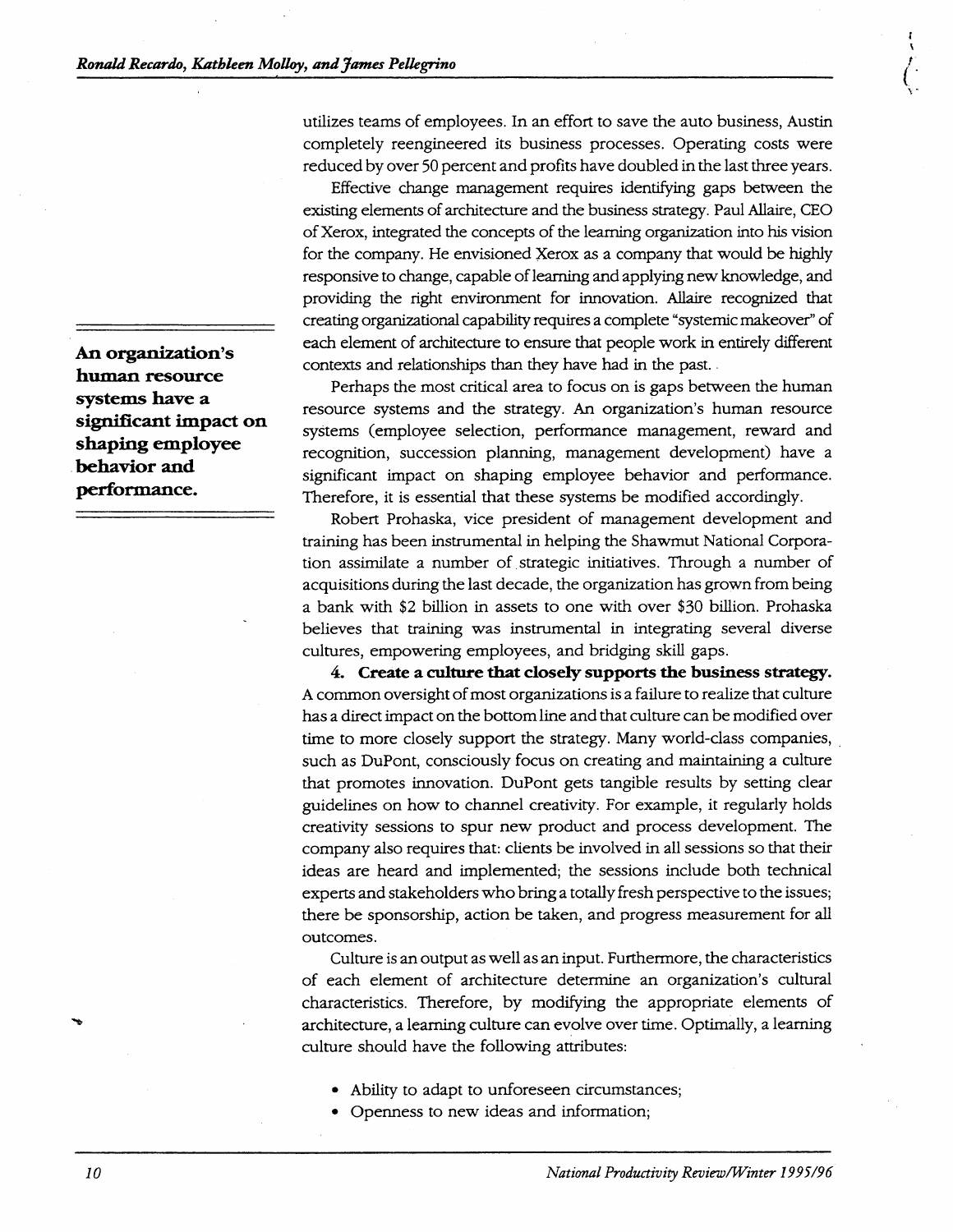- Members that cooperate and work together across functions; a
- A mind-set that underplays differences in status;
- Continuous learning, growth potential, and improvement
- Calculated risk taking;
- High degree of teamwork
- High degree of trust among all employees;
- A mechanism to allow ideas and paradigms to be continually challenged; and
- . Employees who are comrnitted to a total customer focus.

Philip Ashton, chairman and CEO of Yankee Energy Systems Inc. believes that culture change was a critical success factor in the growth of his company. To achieve his vision, he resolved to eliminate bureaucracy and led a transformation of the culrure to ensure that employees were highly motivated, adaptable to change, and open to new ideas.

5. Establish and link metrics for business uaits, work processes, and team and individual contributors. You have, no doubt, heard the adage, "You get what you measure." Performance metrics drive results and shape employee behaviors. This precept is most obvious when studying how large consulting companies realiy work. These orgarizations pride themseives on hiring the best and the brightest. Employees are then put through rigorous training programs and work in an environment that espouses an "up or out" philosophy. This tends to create zero-sum situations where people are vying for the silver ring of partnership. The competition that ensues does little to promote teamwork or the sharing of information/knowledge or to create an environment where mistakes are seen as a leaming experience.

Unless employees take responsibility for managing the process they use to produce their products/services, including their own behaviors, they will generally have difficulty changing that product or service to meet new customer requirements. The more complex the product or service, the more important it is to understand, measure, and manage process changes.

Charles Mention, a former manager at Milliken and president of TRM Consulting Group, has had hands-on experience implementing JIT/TQM, ISo 9000, process redesign/reengineering, and change management. Mention feels that developing and communicating metrics are perhaps the most important issues in change management, asserting that "these metrics must measure financial, operational, and perceptual trends."

Goals are attainable when they are clear, specific, measurable, and make sense in light of business strategy and customer needs. Translating orgarizational goals and metrics to individuals and teams continues to be one of the most difficult management activities and is often a stumbling block to implementation. Goal setting often remains a paper exercise that does not translate into results, unless accountability is clear. In other words, unless specific outcomes are related to customers, sponsors, and team members and the behaviors needed to make those outcomes happen are

The more complex the product or service, the more important it is to understand, measure, and manage process changes.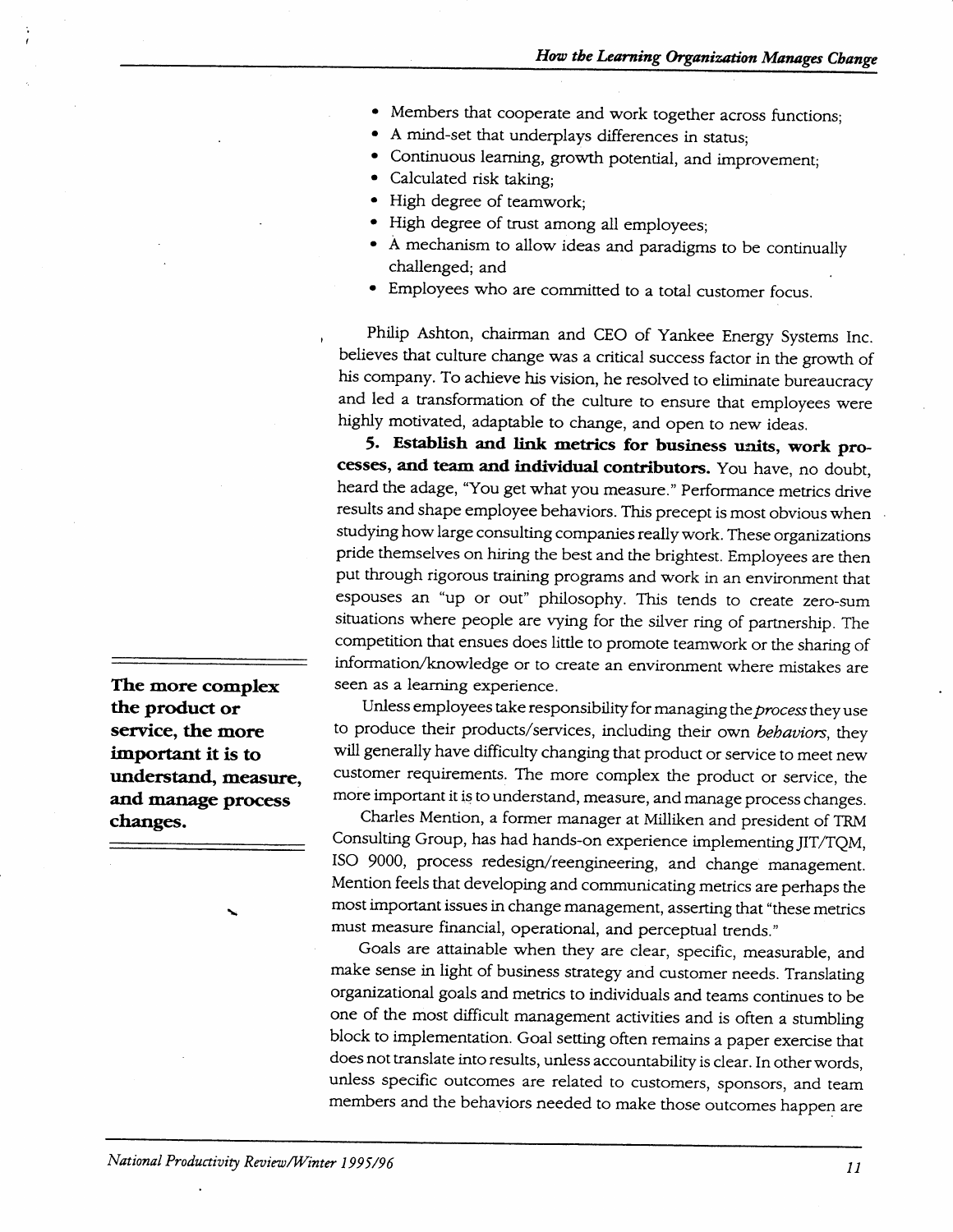clearly spelled out and agreed to, implementation probably will not happen as intended.

Performance metrics are effective when they are "employee-owned." Employees who are partnering with their customers and who are involved in strategy development and implementation are in a position to manage their own performance. These employees tend to understand the bigger picture—their organization's direction and constraints—and can be counted on to raise their own standards of performance, particularly if the rewards are there.

6. Implement mechanisms to promote communication among stakeholders-customers, employees, and management. Effective communications go in three directions: top-down, bottom-up, and horizontally. Communications play an important role in breaking down functional silos, identifying changes in the market, and disseminating organizational innovation. Successful change requires relentless communication of the vision, successes and failures, and solicitation of feedback from all stakeholders.

Emery Olcott, president and CEO of Canberra Industries, Inc., has built a culture of trust, commitment, and credibility by directly communicating in person with employees. When Canberra went through its only downsizing, employees were brought together and told the why, what, who, when, and how. After a devastating flood that seriously damaged the company's facilities, employees were told of Canberra's major options, including moving out of state or relocating to a different part of the city, and how it would affect them. By taking them into his confidence openly and honestly, Olcott reinforces his vision, shares successes and failures, and demonstrates the regard in which he holds them. He believes this approach has resulted in the dedication of management and employees to relentlessly meeting their customers' needs.

7. Eliminate barriers to innovation. Conflict is an interesting phenomenon. Too much conflict in an organization creates fear and paralysis. Too little conflict promotes an entitlement culture where mediocrity replaces excellence. Conflict is necessary to promote innovation. Yet many companies have difficulty managing differences among their employees. When carefully managed, these differences lead to "beyond the box" thinking that is essential for a learning organization.

Here are a number of tactics that can be used to remove barriers to innovation and continually challenge long-established paradigms:

- Invest in development opportunities for employees. This includes future jobs as well as their current jobs.
- · Avoid being insular. Regularly visit world-class companies, especially those outside your industry.
- Create mechanisms to showcase innovation and methods for disseminating these improvements throughout the organization.

Conflict is necessary to promote innovation.